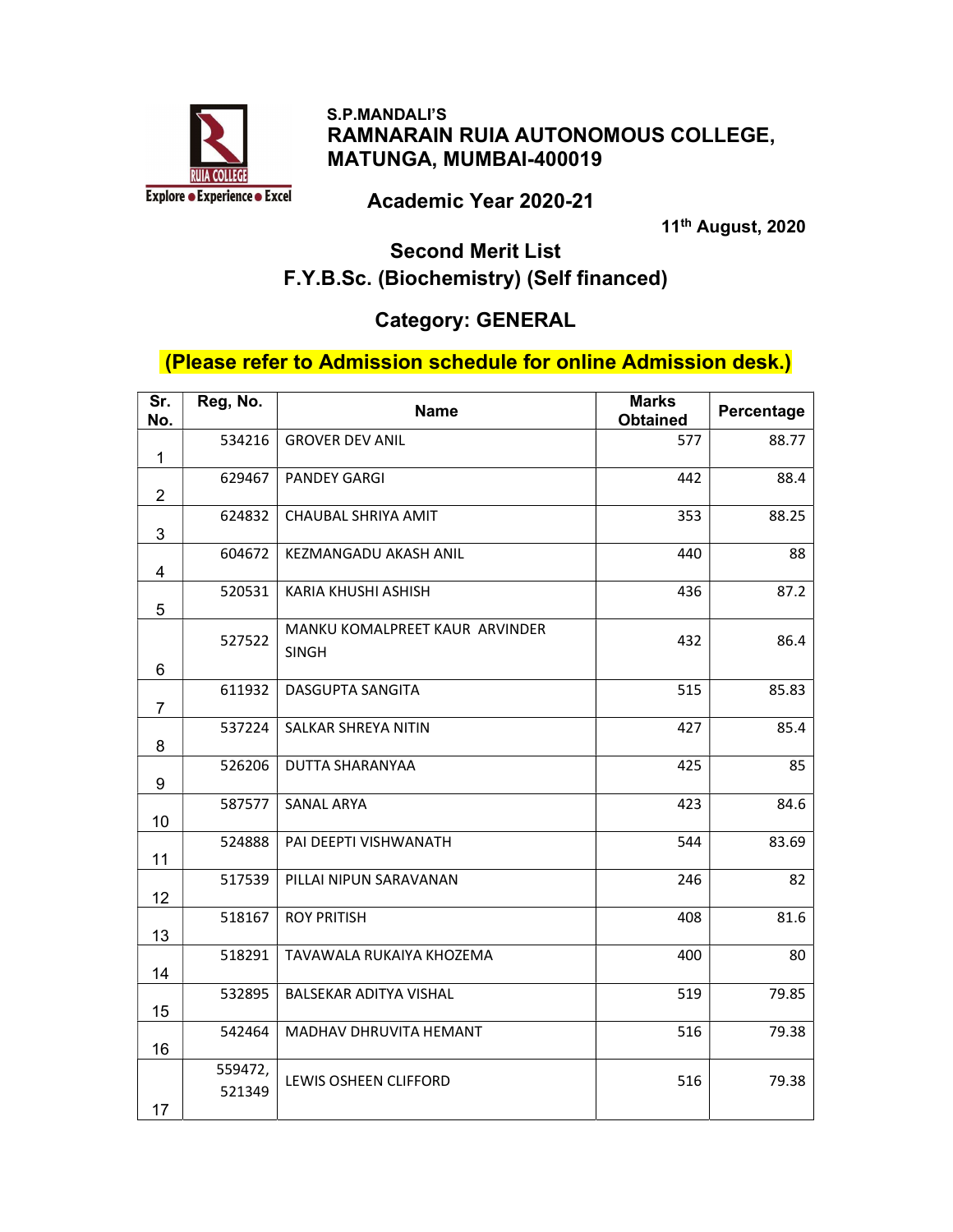| 18 | 571393 | NAIR VIJITH BALACHANDRAN     | 393 | 78.6  |
|----|--------|------------------------------|-----|-------|
| 19 | 626651 | R NANDITA SRIVATSAN          | 383 | 76.6  |
| 20 | 580276 | <b>ADITI KANNAN</b>          | 492 | 75.69 |
| 21 | 531161 | NAIR POOJA RADHAKRISHNAN     | 490 | 75.38 |
| 22 | 581318 | NAVALE SWARALI RAJENDRA      | 487 | 74.92 |
| 23 | 599397 | <b>BATHE VRUSHALI JEEVAN</b> | 485 | 74.62 |
| 24 | 604452 | NAIR ARATHI RADHAKRISHNAN    | 370 | 74    |
| 25 | 644947 | PARAB DATTARAM ASHOK         | 472 | 72.62 |
|    | 615521 | SAUDAI TINA DINESH           | 468 | 72    |
| 26 | 615051 |                              |     |       |
| 27 | 526944 | JAISWAL HIMANSHU RAKESH      | 463 | 71.23 |
| 28 | 627288 | KALWARI VEDIKA               | 462 | 71.08 |
| 29 | 587602 | SANGHVI SAAKSHI MAYUR        | 461 | 70.92 |
| 30 | 572959 | DUBEY JITESH GYANENDRA       | 456 | 70.15 |